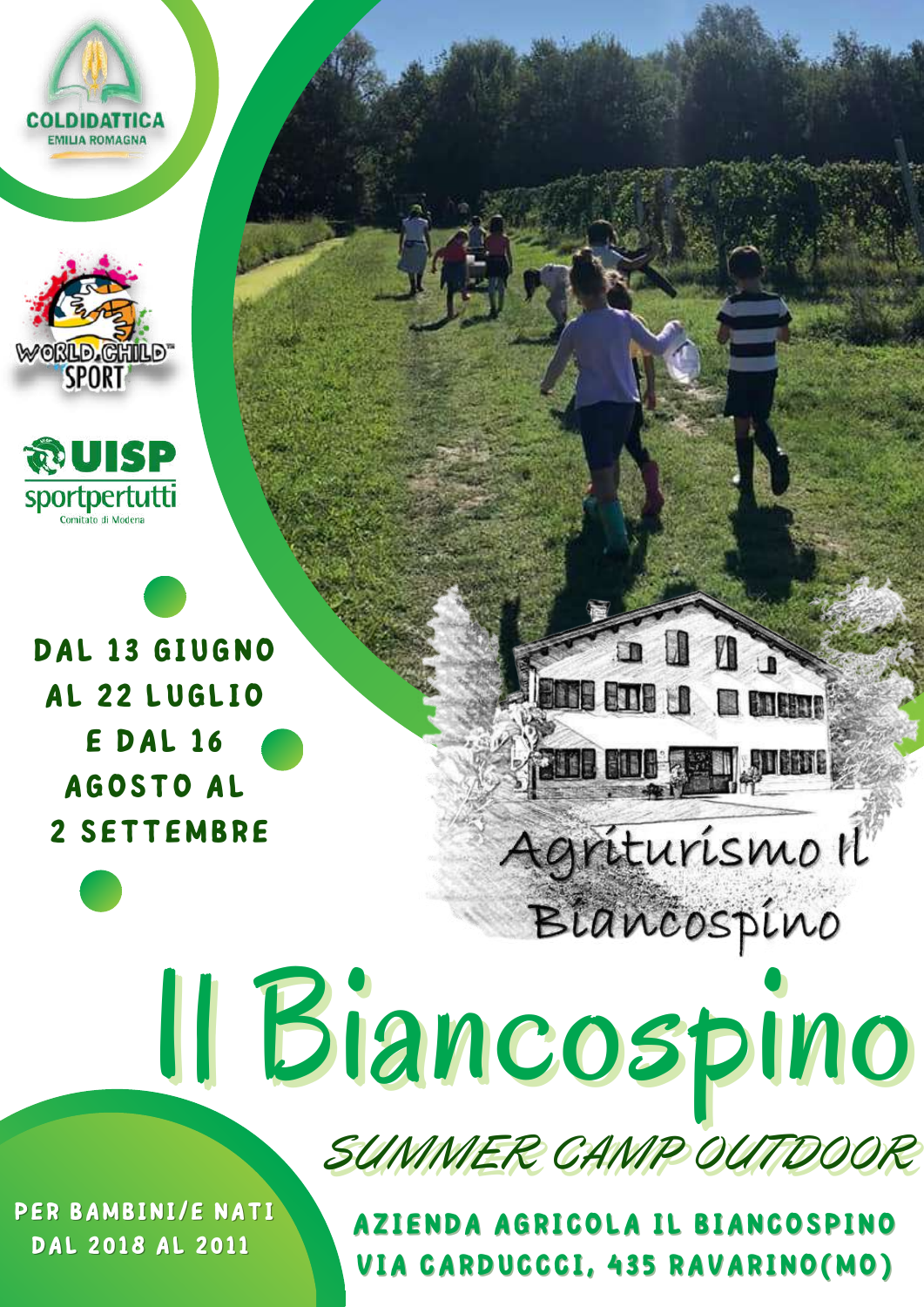

*TURNI SETTIMANALI*

|  |  |  |  | <b>SETTIMANA 1</b> |  |
|--|--|--|--|--------------------|--|
|  |  |  |  | <b>SETTIMANA 2</b> |  |
|  |  |  |  | <b>SETTIMANA 3</b> |  |
|  |  |  |  | <b>SETTIMANA 4</b> |  |
|  |  |  |  | <b>SETTIMANA 5</b> |  |
|  |  |  |  | <b>SETTIMANA 6</b> |  |
|  |  |  |  | <b>SETTIMANA 7</b> |  |
|  |  |  |  | <b>SETTIMANA 8</b> |  |
|  |  |  |  | <b>SETTIMANA 9</b> |  |

**ETHE LAT AN ENTERN COLOR OF BUT DIRECT** Agriturismo Il Biancospino

SETTIMANA 1 DAL 13 AL 17 GIUGNO<br>SETTIMANA 2 DAL 13 AL 17 GIUGNO **D A L 1 3 A L 1 7 G I U G N O D A L 2 0 A L 2 4 G I U G N O D A L 2 7 G I U G N O A L 1 L U G L I O D A L 4 A L 8 L U G L I O D A L 1 1 A L 1 5 L U G L I O D A L 1 8 A L 2 2 L U G L I O D A L 1 6 A L 1 9 A G O S T O \* D A L 2 2 A L 2 6 A G O S T O D A L 2 9 A G O S T O A L 2 S E T T EMB R E**

> \*LA SETTIMANA DAL 16 AL 19 AGOSTO VERRÀ ATTIVATA IN BASE ALLA RICHIESTA DI PARTECIPAZIONE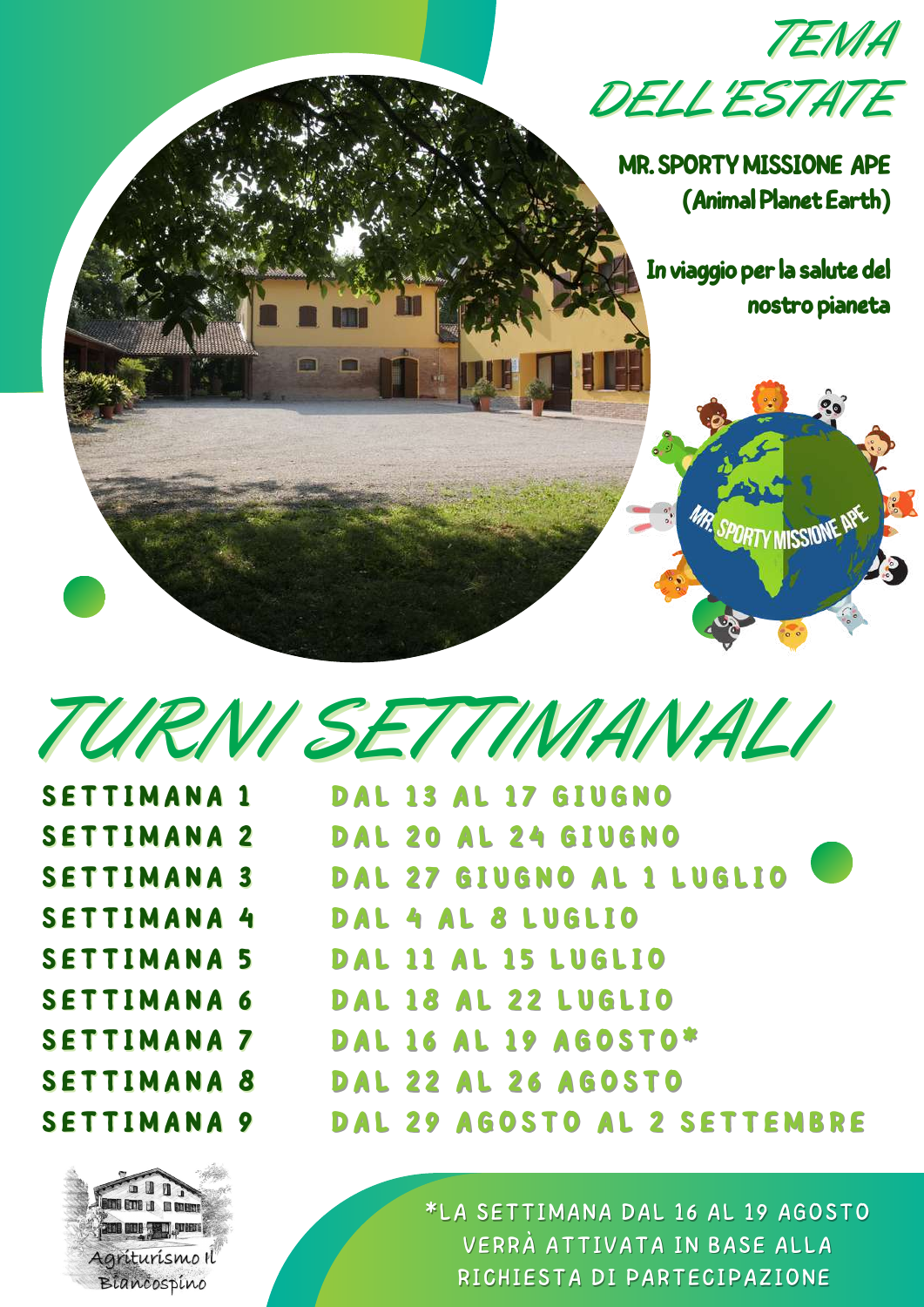

LA NOSTRA

GIORNATA

- **ACCOGLIENZA**  $07:30 - 09:00$
- ATTIVITÀ IMMERSI NELLA NATURA E SPORT  $09.00 - 12:00$ **MATTUTINI**
- **SALUTI ED USCITA**  $12:30 - 13:00$

FORMULA E TARIFFA

**MATTINO 7:30-13:00** £ 85

#### **CONTRIBUTO INIZIALE** € 20 **UNA TANTUM\***

\*sarà saldato solo all'atto dellla prima iscrizione. Il pagamento di tale quota comprende tesseramento UISP e quota assicurativa

**T-SHIRT DI BENVENUTO PER TUTTI** 

**AGEVOLAZIONI E PROMOZIONI** PER PIÙ SETTIMANE E FRATELLI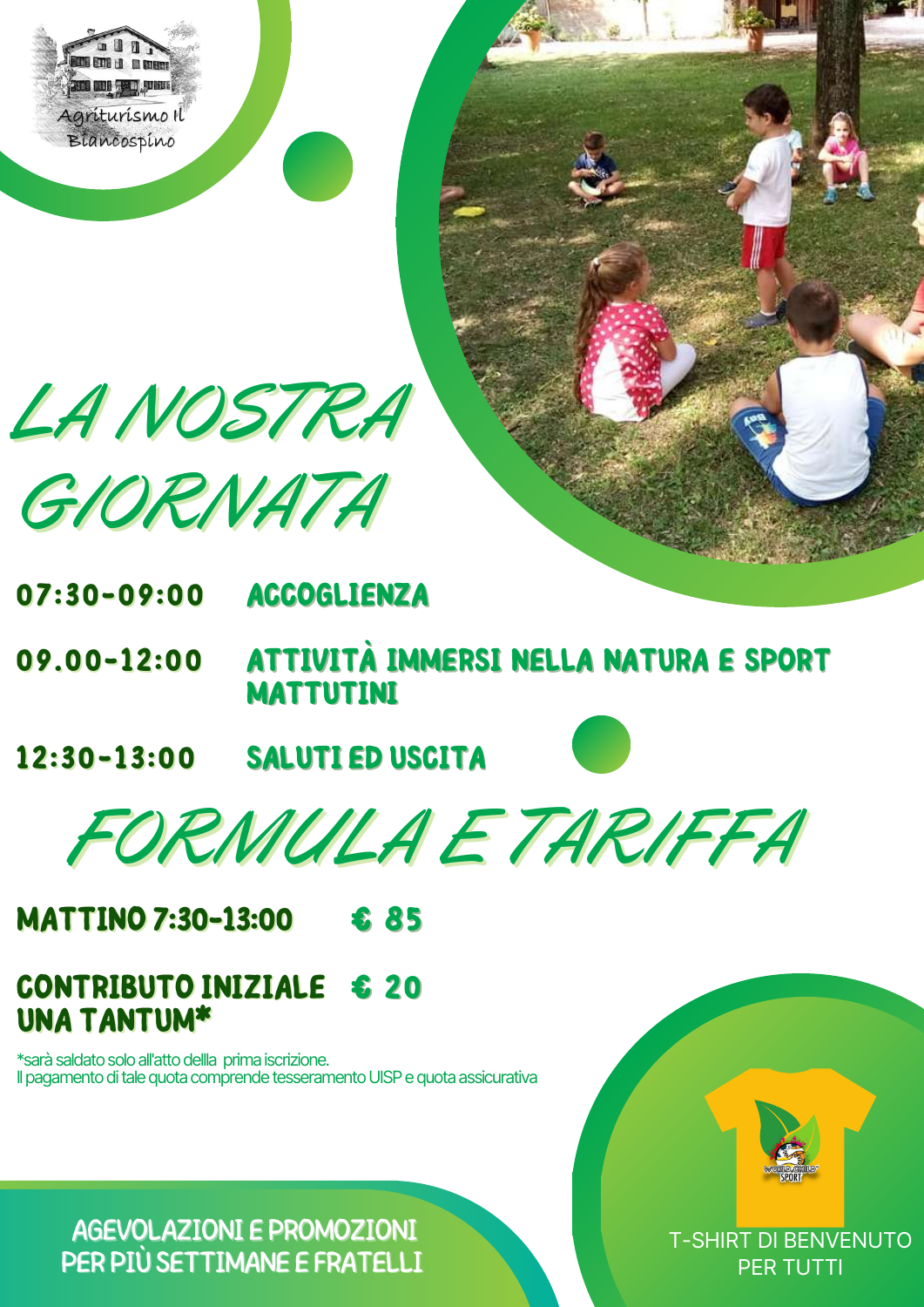*LE NOSTRE ATTIVITÀ IMMERSI NELLA NATURA*

> PROGETTO FATTORIA DIDATTICA ALLA SCOPERTA DEL MONDO CHE CI CIRCONDA. OGNI GIORNO TANTE ATTIVITÀ IMMERSI NELLA NATURA!



**LABORATORI DI CUCINA CO PRODOTTI DELLA NOSTRA CAMPAGNA**





**PROGETTO PICCOLI VOLONTARI CRESCONO**

**PROGETTO TEATRALE EMOZIONI IN MOVIMENTO**





**PROGETTO ENGLISH ON AIR CON RAVARINO OXFORD SCHOOL**





**LABORATORI ECOSOSTENIBILI**

**PROGETTO LO SPORT INIZIA MANGIANDO SANO CON PRODOTTI BIOLOGICI KM 0**